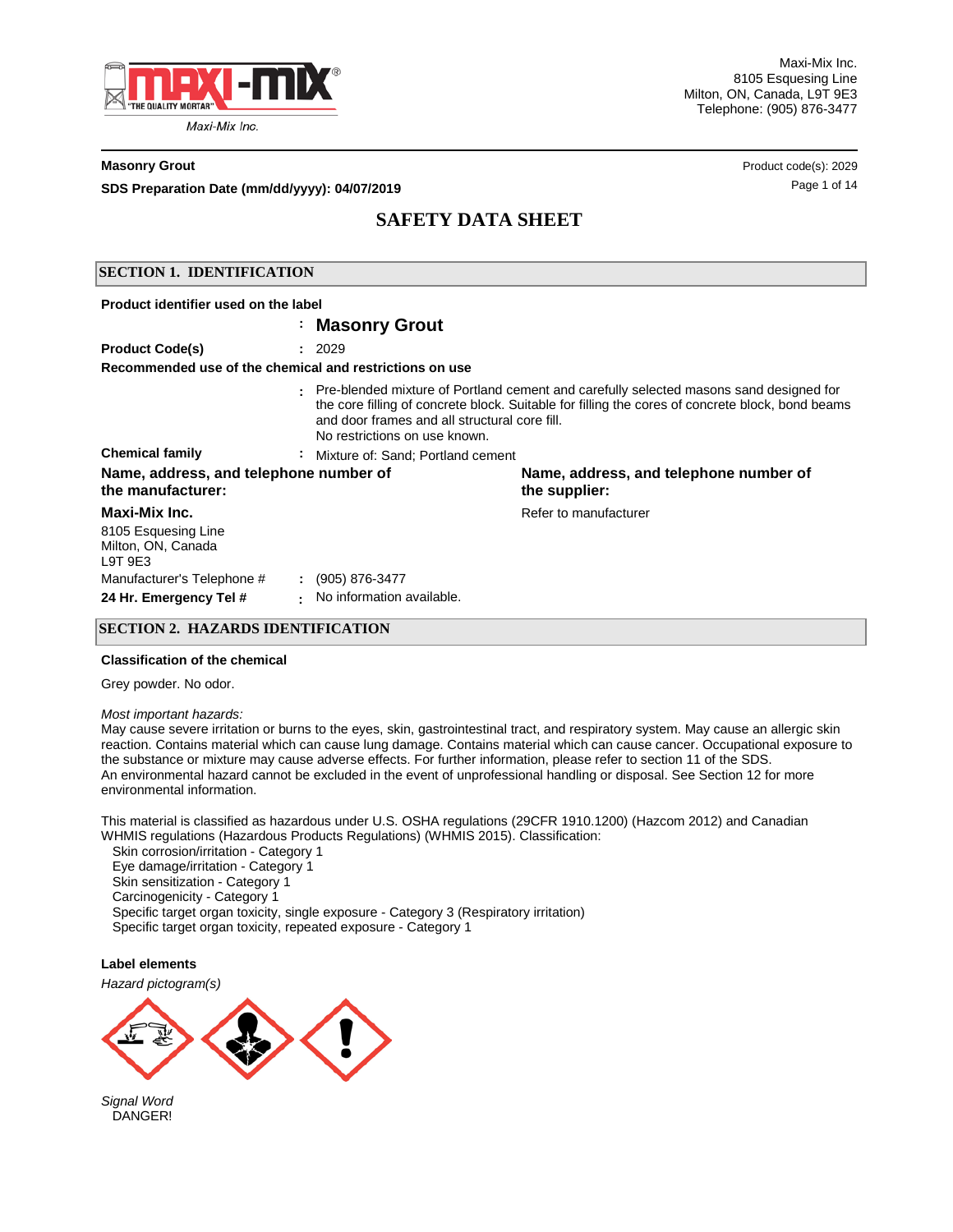

Maxi-Mix Inc. 8105 Esquesing Line Milton, ON, Canada, L9T 9E3 Telephone: (905) 876-3477

#### **Masonry Grout** Product code(s): 2029

**SDS Preparation Date (mm/dd/yyyy): 04/07/2019 Discription of the contract of the Cause 2 of 14 Page 2 of 14** 

# **SAFETY DATA SHEET**

*Hazard statement(s)*

 Causes severe skin burns and eye damage. May cause an allergic skin reaction. May cause respiratory irritation. May cause cancer by inhalation. Causes damage to the lungs through prolonged or repeated exposure if inhaled.

*Precautionary statement(s)*

 Obtain special instructions before use. Do not handle until all safety precautions have been read and understood. Do not breathe dust or mist. Wash exposed skin thoroughly after handling. Do not eat, drink or smoke when using this product. Use only outdoors or in a well-ventilated area. Contaminated work clothing must not be allowed out of the workplace. Wear protective gloves/clothing and eye/face protection.

Immediately call a POISON CENTER or doctor/physician.

IF SWALLOWED: Rinse mouth. Do NOT induce vomiting.

 IF ON SKIN (or hair): Take off immediately all contaminated clothing. Rinse skin with water/shower. Wash contaminated clothing before reuse.

IF INHALED: Remove person to fresh air and keep comfortable for breathing.

 IF IN EYES: Rinse cautiously with water for several minutes. Remove contact lenses, if present and easy to do. Continue rinsing.

 Store in a well-ventilated place. Keep container tightly closed. Store locked up.

Dispose of contents/container in accordance with local regulation.

#### **Other hazards**

*Other hazards which do not result in classification:* 

Contact with water may cause hydration, and formation of caustic alkaline material. Absorbs moisture from the air. Hardens over time in moist conditions. When in solution, may corrode aluminum. Contact with some reactive metals may produce flammable hydrogen gas. There is a potential for static buildup and static discharge when transferring cement powders through a nonconductive plastic conveyance system. Static discharge may result in damage/injury to workers or equipment. May cause severe irritation and corrosive damage in the mouth, throat and stomach.

### **SECTION 3. COMPOSITION/INFORMATION ON INGREDIENTS**

Mixture

| <b>Chemical name</b>      | Common name and synonyms                        | CAS#       | Concentration (% by weight) |  |
|---------------------------|-------------------------------------------------|------------|-----------------------------|--|
| <b>Portland cement</b>    | Hydraulic cement<br>Cement, portland, chemicals | 65997-15-1 | $7.0 - 30.0$                |  |
| <b>Crystalline silica</b> | Quartz silica<br>Crystallized silicon dioxide   | 14808-60-7 | $0.5 - 5.0$                 |  |
| Calcium carbonate         | Limestone<br>Aragonite                          | 1317-65-3  | $0.5 - 5.0$                 |  |
| Calcium hydroxide         | Slaked lime<br>Calcium hydrate                  | 1305-62-0  | $0.1 - 1.5$                 |  |
| Calcium oxide             | Calcium monoxide<br>Unslaked lime               | 1305-78-8  | $0.1 - 1.5$                 |  |

The exact concentrations of the above listed chemicals are being withheld as a trade secret.

This product contains trace amounts of: Chromates; Nickel Compounds. Chromate chemicals are present as Cr III and Cr VI compounds.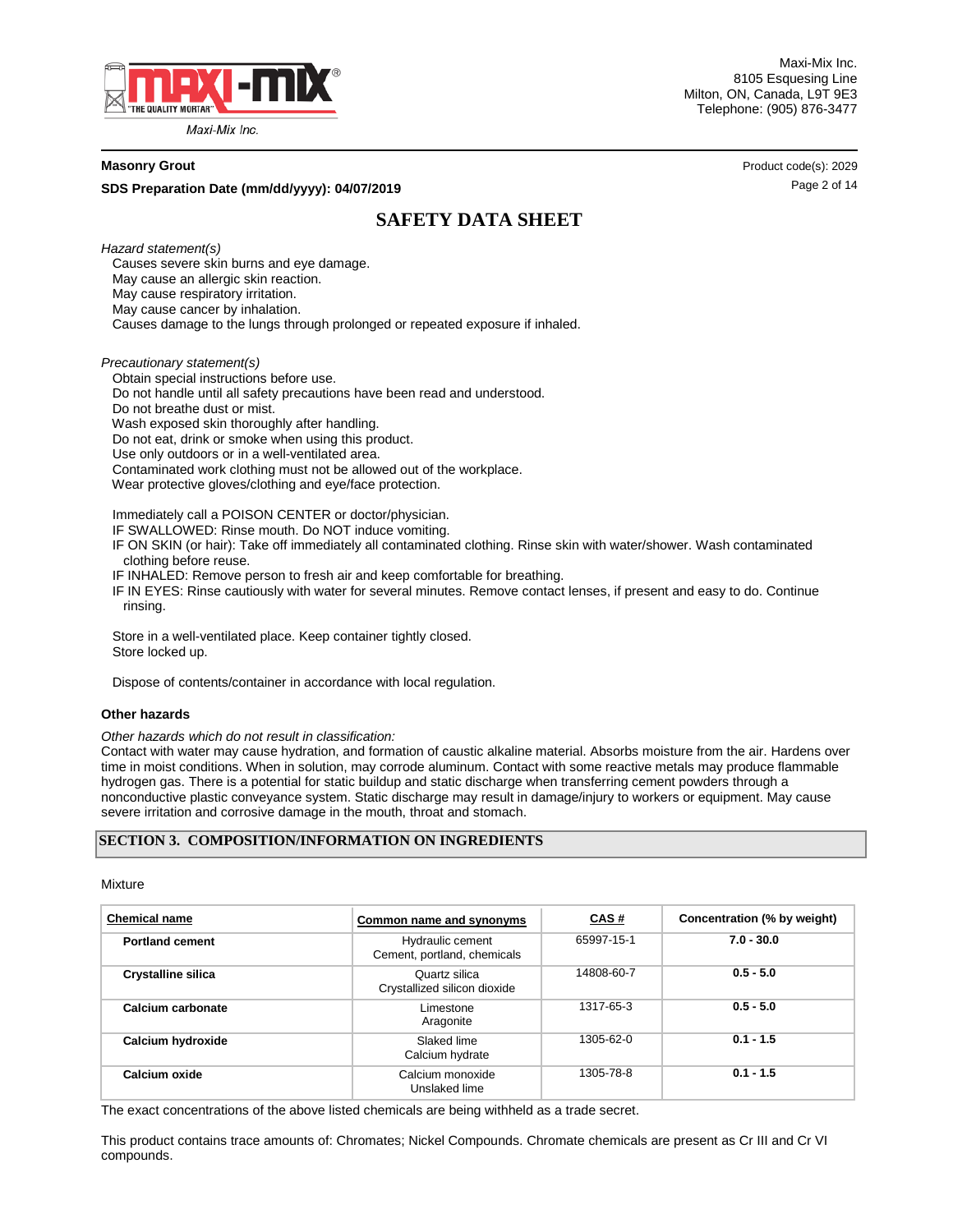

Maxi-Mix Inc. 8105 Esquesing Line Milton, ON, Canada, L9T 9E3 Telephone: (905) 876-3477

**SDS Preparation Date (mm/dd/yyyy): 04/07/2019 04/07/2019 14/07/2019 14 14** 

**Masonry Grout** Product code(s): 2029

# **SAFETY DATA SHEET**

| <b>SECTION 4. FIRST-AID MEASURES</b> |                                                                                                                                                                                                                                                                                                                                                                                                                                                                                                                                                                         |
|--------------------------------------|-------------------------------------------------------------------------------------------------------------------------------------------------------------------------------------------------------------------------------------------------------------------------------------------------------------------------------------------------------------------------------------------------------------------------------------------------------------------------------------------------------------------------------------------------------------------------|
| Description of first aid measures    |                                                                                                                                                                                                                                                                                                                                                                                                                                                                                                                                                                         |
| Ingestion                            | : IF SWALLOWED: Rinse mouth. Do NOT induce vomiting. Never give anything by mouth to<br>an unconscious person. Immediately call a POISON CENTER or doctor/physician.                                                                                                                                                                                                                                                                                                                                                                                                    |
| Inhalation                           | : IF INHALED: Remove person to fresh air and keep comfortable for breathing. If breathing<br>has stopped, give artificial respiration. If breathing is difficult, give oxygen by qualified<br>medical personnel only. Immediately call a POISON CENTER or doctor/physician.                                                                                                                                                                                                                                                                                             |
| Skin contact                         | Gently blot or brush away excess chemical. IF ON SKIN (or hair): Take off immediately all<br>contaminated clothing. Rinse skin with water/shower. Thoroughly wash with lukewarm,<br>gently flowing water and a mild, pH neutral soap. Seek medical attention for rashes, burns,<br>irritation, dermatitis and prolonged unprotected exposures to wet cement, cement mixtures<br>or liquids from wet cement. Immediately call a POISON CENTER or doctor/physician.                                                                                                       |
| Eye contact                          | : IF IN EYES: Rinse cautiously with water for several minutes. Remove contact lenses, if<br>present and easy to do. Continue rinsing. Continue to rinse for at least 20 minutes.<br>Immediately call a POISON CENTER or doctor/physician. Take care not to rinse<br>contaminated water into unaffected eyes or onto the face.                                                                                                                                                                                                                                           |
|                                      | Most important symptoms and effects, both acute and delayed                                                                                                                                                                                                                                                                                                                                                                                                                                                                                                             |
|                                      | : May cause severe irritation or burns to the skin. Contact with wet material, or moist areas of<br>the skin, causes skin burns. Symptoms may include blistering, ulcerations and scarring.<br>Symptoms may be delayed. Wet product causes burns with little warning. May cause severe<br>skin sensitization with allergic contact dermatitis symptoms such as swelling, rash and<br>eczema.<br>Causes serious eye damage. Symptoms may include severe pain, blurred vision, redness                                                                                    |
|                                      | and corrosive damage.<br>Inhalation can cause severe respiratory irritation. Symptoms may include coughing, choking<br>and wheezing.<br>May cause cancer by inhalation. Symptoms may include persistent coughing, shortness of                                                                                                                                                                                                                                                                                                                                          |
|                                      | breath, coughing up blood and wheezing.<br>Causes damage to the lungs through prolonged or repeated exposure if inhaled. Repeated<br>or prolonged inhalation of fine dusts may cause severe scarring of the lungs, a disease<br>called silicosis, and alveolar proteinosis (lower lung disease). Symptoms may include<br>coughing, shortness of breath and eventually severe respiratory impairment.<br>May cause severe irritation and corrosive damage in the mouth, throat and stomach.<br>Symptoms may include severe abdominal pain, vomiting, burns and bleeding. |
|                                      | Indication of any immediate medical attention and special treatment needed                                                                                                                                                                                                                                                                                                                                                                                                                                                                                              |

Immediate medical attention is required. Causes burns. **:**

Provide general supportive measures and treat symptomatically.

# **SECTION 5. FIRE-FIGHTING MEASURES**

## **Extinguishing media**

| Suitable extinguishing media   |                                                                                                                                  |
|--------------------------------|----------------------------------------------------------------------------------------------------------------------------------|
|                                | : Use media suitable to the surrounding fire such as water fog or fine spray, alcohol foams,<br>carbon dioxide and dry chemical. |
| Unsuitable extinguishing media |                                                                                                                                  |
|                                | : Use water spray with caution.                                                                                                  |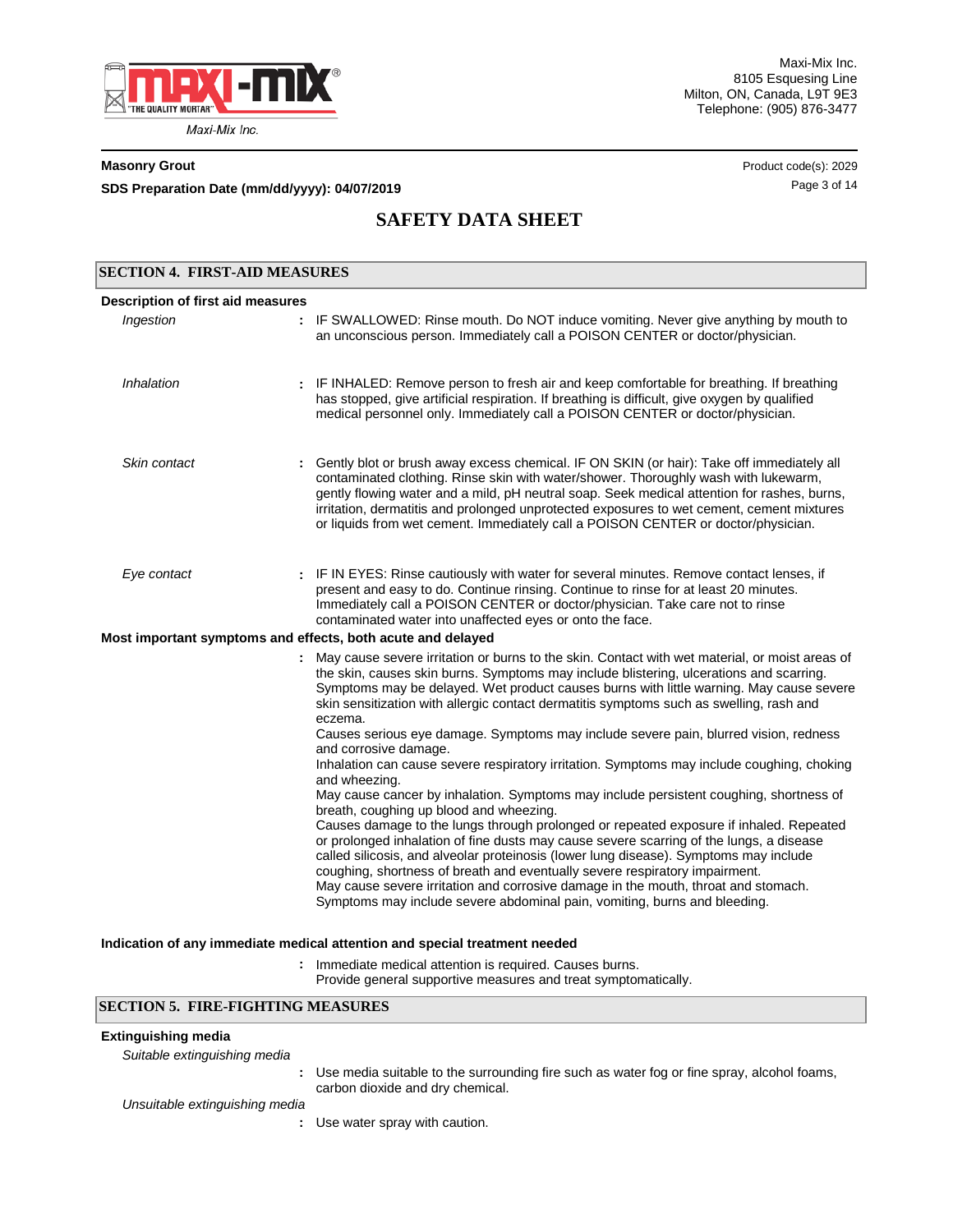

Maxi-Mix Inc. 8105 Esquesing Line Milton, ON, Canada, L9T 9E3 Telephone: (905) 876-3477

**SDS Preparation Date (mm/dd/yyyy): 04/07/2019 Discription of the contract of the Cause 4 of 14 Page 4 of 14** 

**Masonry Grout** Product code(s): 2029

# **SAFETY DATA SHEET**

#### **Special hazards arising from the substance or mixture / Conditions of flammability**

Not considered flammable. Contact with water gives off heat. Contact with water may cause **:** hydration, and formation of caustic alkaline material. Contact with some reactive metals may produce flammable hydrogen gas. There is a potential for static buildup and static discharge when transferring cement powders through a nonconductive plastic conveyance system. Static discharge may result in damage/injury to workers or equipment.

#### **Flammability classification (OSHA 29 CFR 1910.106)**

**:** Not flammable.

#### **Hazardous combustion products**

**:** Calcium oxides; Other irritating fumes and smoke.

### **Special protective equipment and precautions for firefighters**

**:**

*Protective equipment for fire-fighters*

**:** Firefighters should wear proper protective equipment and self-contained breathing apparatus with full face piece operated in positive pressure mode. Firefighters must use standard protective equipment including flame retardant coat, helmet with face shield, gloves, rubber boots, and in enclosed spaces, SCBA.

*Special fire-fighting procedures*

Move containers from fire area if safe to do so. Water spray may be useful in cooling equipment exposed to heat and flame. Do not allow run-off from fire fighting to enter drains or water courses. Dike for water control.

## **SECTION 6. ACCIDENTAL RELEASE MEASURES**

#### **Personal precautions, protective equipment and emergency procedures**

All persons dealing with the clean-up should wear the appropriate personal protective **:** equipment. Isolate the hazard area. Keep all other personnel upwind and away from the spill/release. Restrict access to area until completion of clean-up. Do not touch or walk through spilled material. Refer to protective measures listed in sections 7 and 8.

#### **Environmental precautions :** Ensure spilled product does not enter drains, sewers, waterways, or confined spaces.

#### **Methods and material for containment and cleaning up**

Ventilate the area. Prevent further leakage or spillage if safe to do so. Eliminate all ignition **:** sources. Using HEPA vacuum, or other dustless methods, gather up spilled material and place in suitable container for later disposal (see section 13). Avoid adding water, material becomes alkaline when wet. Scrape up wet material and place in an appropriate container. Allow the material to dry before disposing. Contact the proper local authorities.

**Special spill response procedures**

- **:** If a spill/release in excess of the EPA reportable quantity is made into the environment, immediately notify the national response center in the United States (phone: 1-800-424-8802).
	- US CERCLA Reportable quantity (RQ): None reportable.

In Canada: Contact appropriate local and provincial environmental authorities for assistance and/or reporting requirements.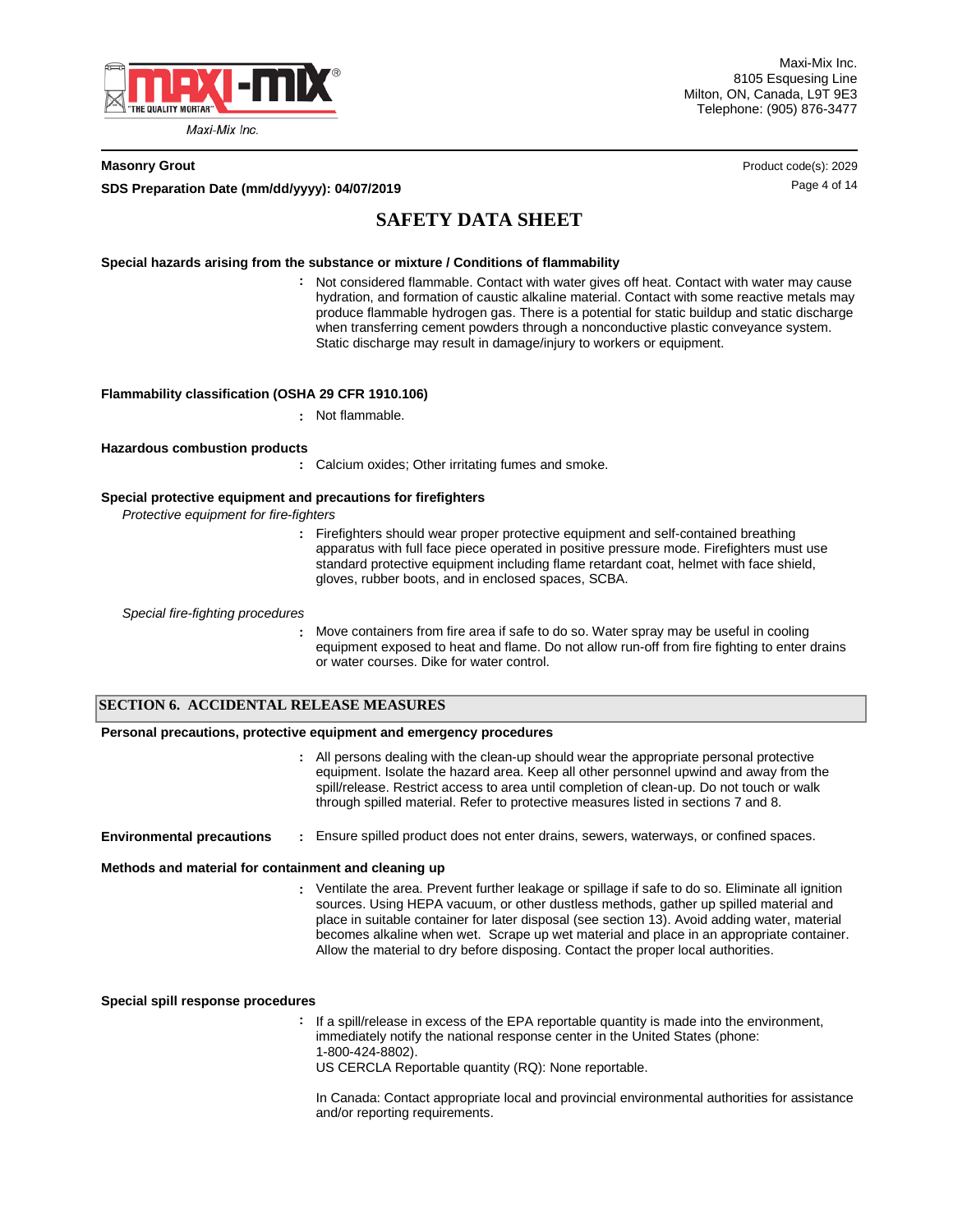

Maxi-Mix Inc. 8105 Esquesing Line Milton, ON, Canada, L9T 9E3 Telephone: (905) 876-3477

**SDS Preparation Date (mm/dd/yyyy): 04/07/2019 04/07/2019 14/07/2019 14 14** 

**Masonry Grout** Product code(s): 2029

# **SAFETY DATA SHEET**

## **SECTION 7. HANDLING AND STORAGE**

# **Precautions for safe handling**

|                                    | Obtain special instructions before use. Do not handle until all safety precautions have been<br>read and understood. Training the workers on the potential health hazards associated with<br>product vapor, dust or fume is important. Secondary inhalation exposures could occur when<br>cleaning equipment, or when removing or laundering the clothing.<br>Persons with recurrent skin eczema or sensitization problems should be excluded from<br>working with this product. Once a person is sensitized, no further exposure to the material<br>that caused the sensitization should be permitted.<br>Use only outdoors or in a well-ventilated area. Wear protective equipment during handling.<br>Wear protective gloves/clothing and eye/face protection. Do not breathe dust or mist. Avoid<br>contact with skin, eyes and clothing. Keep away from extreme heat and direct flame. There<br>is a potential for static buildup and static discharge when transferring cement powders<br>through a nonconductive plastic conveyance system. Static discharge may result in<br>damage/injury to workers or equipment. Use good grounding techniques. Avoid<br>unintentional exposure to water. Use caution when adding water and ensure that users of<br>this product are properly protected. Avoid and control operations which create dust. Keep<br>away from acids and other incompatibles. Keep container tightly closed when not in use.<br>Wash thoroughly after handling. Contaminated work clothing must not be allowed out of the<br>workplace. Cement can buildup or adhere to the walls of a confined space. The cement can<br>release, collapse or fall unexpectedly. To prevent burial or suffocation, do not enter a<br>confined space, such as a silo, bin, bulk truck, or other storage container or vessel that<br>stores or contains cement. |
|------------------------------------|----------------------------------------------------------------------------------------------------------------------------------------------------------------------------------------------------------------------------------------------------------------------------------------------------------------------------------------------------------------------------------------------------------------------------------------------------------------------------------------------------------------------------------------------------------------------------------------------------------------------------------------------------------------------------------------------------------------------------------------------------------------------------------------------------------------------------------------------------------------------------------------------------------------------------------------------------------------------------------------------------------------------------------------------------------------------------------------------------------------------------------------------------------------------------------------------------------------------------------------------------------------------------------------------------------------------------------------------------------------------------------------------------------------------------------------------------------------------------------------------------------------------------------------------------------------------------------------------------------------------------------------------------------------------------------------------------------------------------------------------------------------------------------------------------------------------------------------------------------------------|
| <b>Conditions for safe storage</b> | : Store in a cool, dry, well-ventilated area. Store away from incompatible materials. Keep<br>containers dry and tightly closed to avoid moisture absorption and contamination. Store<br>locked up. Storage area should be clearly identified, clear of obstruction and accessible only<br>to trained and authorized personnel. Inspect periodically for damage or leaks.                                                                                                                                                                                                                                                                                                                                                                                                                                                                                                                                                                                                                                                                                                                                                                                                                                                                                                                                                                                                                                                                                                                                                                                                                                                                                                                                                                                                                                                                                            |
| Incompatible materials             | : Strong acids; Strong oxidizing agents; Hydrofluoric acid; Ammonium salts; Metals (e.g. tin,<br>aluminum, zinc and alloys containing these metals). Avoid unintentional exposure to water.                                                                                                                                                                                                                                                                                                                                                                                                                                                                                                                                                                                                                                                                                                                                                                                                                                                                                                                                                                                                                                                                                                                                                                                                                                                                                                                                                                                                                                                                                                                                                                                                                                                                          |

## **SECTION 8. EXPOSURE CONTROLS / PERSONAL PROTECTION**

| <b>Exposure Limits:</b>   |                                           |                                     |                                                                          |                  |  |
|---------------------------|-------------------------------------------|-------------------------------------|--------------------------------------------------------------------------|------------------|--|
| <b>Chemical Name</b>      |                                           | <b>OSHA PEL</b><br><b>ACGIH TLV</b> |                                                                          |                  |  |
|                           | TWA                                       | <b>STEL</b>                         | <b>PEL</b>                                                               | <b>STEL</b>      |  |
| <b>Portland cement</b>    | 1 mg/m <sup>3</sup> (respirable)          | N/A <sub>v</sub>                    | 15 mg/m <sup>3</sup> (total<br>dust); $5 \text{ mg/m}^3$<br>(respirable) | N/A <sub>v</sub> |  |
| <b>Crystalline silica</b> | $0.025$ mg/m <sup>3</sup><br>(respirable) | N/A <sub>v</sub>                    | $0.1$ mg/m <sup>3</sup><br>(respirable) (final<br>rule limit)            | N/A <sub>v</sub> |  |
| Calcium carbonate         | N/A <sub>v</sub>                          | N/A <sub>v</sub>                    | 15 mg/m $3$ (total<br>dust); $5 \text{ mg/m}^3$<br>(respirable)          | N/A <sub>v</sub> |  |
| Calcium hydroxide         | $5 \text{ mg/m}^3$                        | N/A <sub>v</sub>                    | 15 mg/m $3$ (total<br>dust); $5 \text{ mg/m}^3$<br>(respirable)          | N/A <sub>v</sub> |  |
| Calcium oxide             | $2$ mg/m <sup>3</sup>                     | N/A <sub>v</sub>                    | $5 \text{ mg/m}^3$                                                       | N/A <sub>v</sub> |  |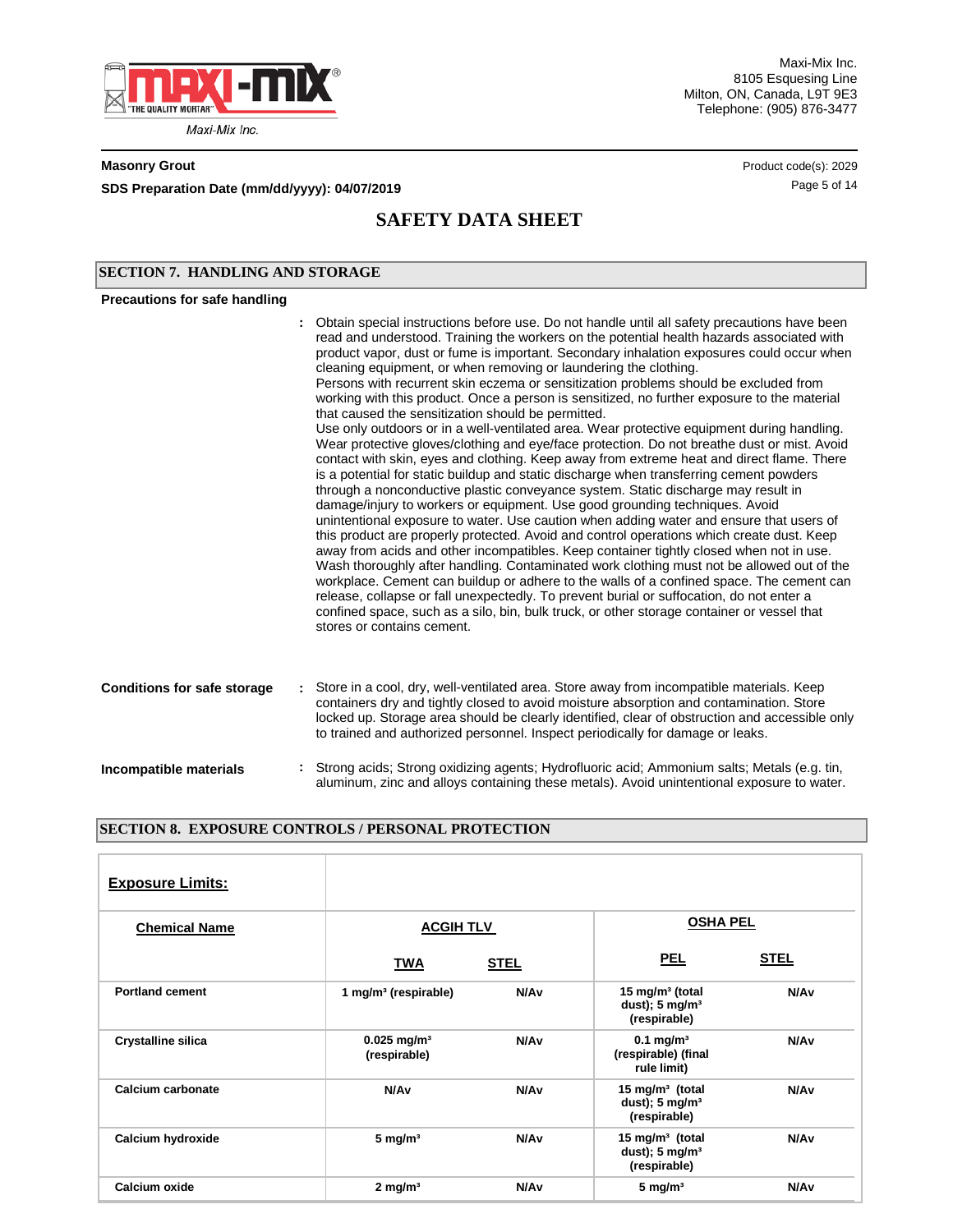

Maxi-Mix Inc. 8105 Esquesing Line Milton, ON, Canada, L9T 9E3 Telephone: (905) 876-3477

**SDS Preparation Date (mm/dd/yyyy): 04/07/2019 04/07/2019 14/07/2019 14 14** 

**Masonry Grout** Product code(s): 2029

# **SAFETY DATA SHEET**

## **Exposure controls**

|                                |    | : Use only outdoors or in a well-ventilated area. Apply technical measures to comply with the<br>occupational exposure limits. Where reasonably practicable this should be achieved by the<br>use of local exhaust ventilation and good general extraction. Good general ventilation<br>(typically 10 air changes per hour) should be used. In case of insufficient ventilation wear<br>suitable respiratory equipment.                            |
|--------------------------------|----|----------------------------------------------------------------------------------------------------------------------------------------------------------------------------------------------------------------------------------------------------------------------------------------------------------------------------------------------------------------------------------------------------------------------------------------------------|
| <b>Respiratory protection</b>  |    | Respiratory protection must be worn wherever inhalation of particulates if possible. Where<br>occupational exposure limits are exceeded, wear a suitable, NIOSH-approved particulate<br>respirators (N95 or better). Respirators should be selected based on the form and<br>concentration of contaminants in air, and in accordance with OSHA (29 CFR 1910.134) or<br>CSA Z94.4-02.                                                               |
| <b>Skin protection</b>         |    | : Wear protective gloves/clothing. The suitability for a specific workplace should be discussed<br>with the producers of the protective gloves. Wear resistant clothing and boots.                                                                                                                                                                                                                                                                 |
| Eye / face protection          |    | : Wear chemical splash goggles to prevent dusts from entering the eyes. A full face shield<br>may also be necessary.                                                                                                                                                                                                                                                                                                                               |
| Other protective equipment     |    | . An eyewash station and safety shower should be made available in the immediate working<br>area. Other equipment may be required depending on workplace standards.                                                                                                                                                                                                                                                                                |
| General hygiene considerations |    |                                                                                                                                                                                                                                                                                                                                                                                                                                                    |
|                                | t. | Do not breathe dust or mist. Avoid contact with skin, eyes and clothing. Do not eat, drink or<br>smoke when using this product. Upon completion of work, wash hands before eating,<br>drinking, smoking or use of toilet facilities. Remove soiled clothing and wash it thoroughly<br>before reuse. Contaminated work clothing must not be allowed out of the workplace. Handle<br>in accordance with good industrial hygiene and safety practice. |

# **SECTION 9. PHYSICAL AND CHEMICAL PROPERTIES**

| Appearance                                 |                          | Grey powder.                                                                                             |
|--------------------------------------------|--------------------------|----------------------------------------------------------------------------------------------------------|
| Odor                                       |                          | No odor.                                                                                                 |
| <b>Odor threshold</b>                      |                          | N/Av                                                                                                     |
| pH                                         |                          | $12 - 13$                                                                                                |
| <b>Melting/Freezing point</b>              |                          | : N/Av                                                                                                   |
| Initial boiling point and boiling range    |                          |                                                                                                          |
|                                            | ٠                        | N/Ap                                                                                                     |
| <b>Flash point</b>                         |                          | N/Ap                                                                                                     |
| <b>Flashpoint (Method)</b>                 |                          | : $N/Ap$                                                                                                 |
| Evaporation rate (BuAe = 1)                |                          | : $N/Ap$                                                                                                 |
| Flammability (solid, gas)                  | $\overline{\phantom{a}}$ | Not flammable.                                                                                           |
| Lower flammable limit (% by vol.)          |                          |                                                                                                          |
|                                            |                          | N/Ap                                                                                                     |
| Upper flammable limit (% by vol.)          |                          |                                                                                                          |
|                                            |                          | N/Ap                                                                                                     |
| <b>Oxidizing properties</b>                |                          | None known.                                                                                              |
| <b>Explosive properties</b>                |                          | Not explosive                                                                                            |
| Vapor pressure                             |                          | N/Ap                                                                                                     |
| Vapor density                              |                          | N/Ap                                                                                                     |
| <b>Relative density / Specific gravity</b> |                          |                                                                                                          |
|                                            |                          | $\therefore$ 2.5 - 3.15 (water = 1)                                                                      |
| Solubility in water                        |                          | Slightly soluble. Contact with water may cause hydration, and formation of caustic alkaline<br>material. |
| Other solubility(ies)                      |                          | Not available.                                                                                           |
|                                            |                          |                                                                                                          |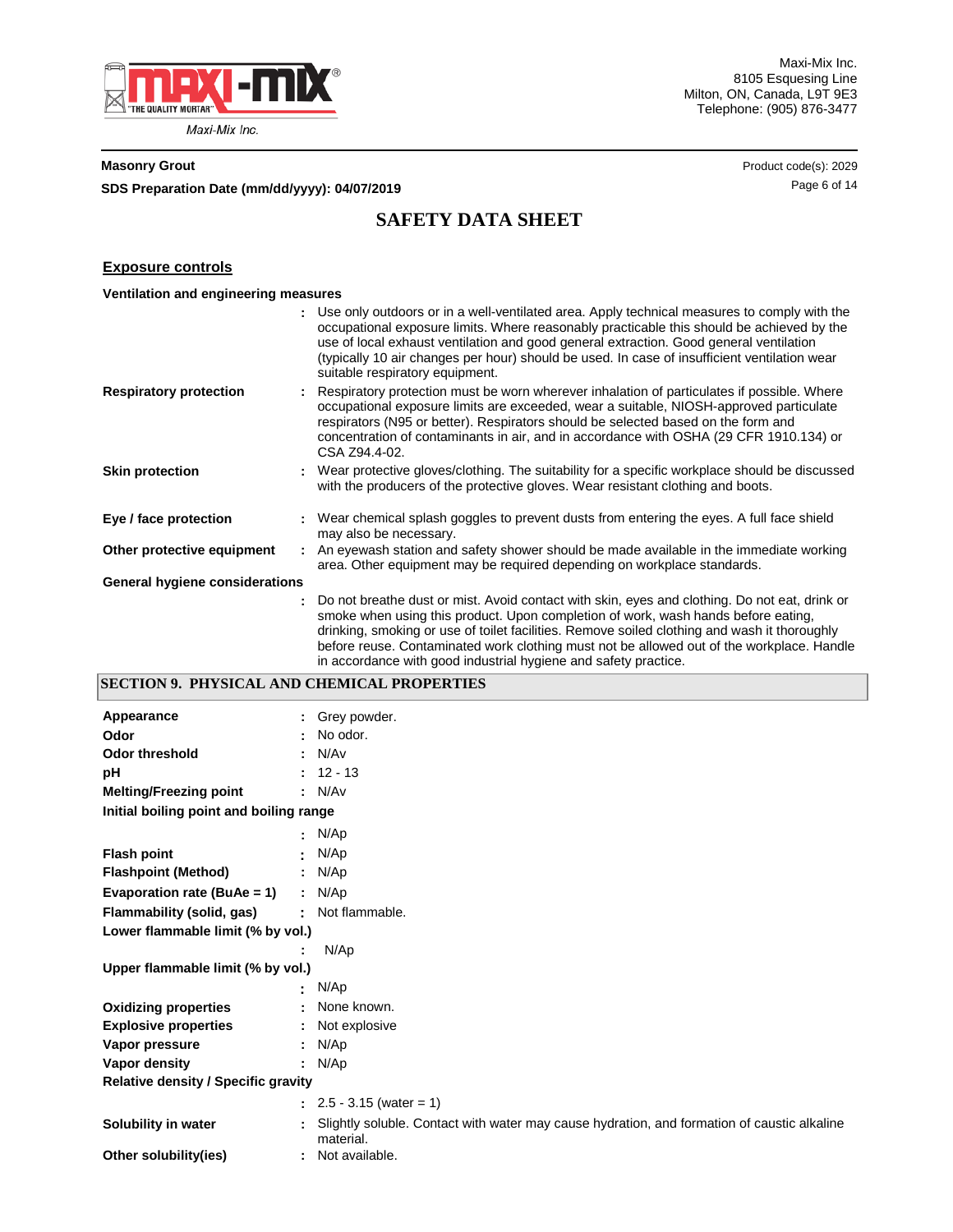

Maxi-Mix Inc. 8105 Esquesing Line Milton, ON, Canada, L9T 9E3 Telephone: (905) 876-3477

**Masonry Grout** Product code(s): 2029

**SDS Preparation Date (mm/dd/yyyy): 04/07/2019 Discription of the Case 7 of 14 Page 7 of 14 Page 7 of 14** 

# **SAFETY DATA SHEET**

**Partition coefficient: n-octanol/water or Coefficient of water/oil distribution**

|                                           |                                | N/A <sub>v</sub> |  |  |  |  |
|-------------------------------------------|--------------------------------|------------------|--|--|--|--|
| <b>Auto-ignition temperature</b>          |                                | N/Av             |  |  |  |  |
| Decomposition temperature                 | ٠.                             | N/A <sub>v</sub> |  |  |  |  |
| <b>Viscosity</b>                          |                                | N/Ap             |  |  |  |  |
| Volatiles (% by weight)                   | t.                             | N/Ap             |  |  |  |  |
| <b>Volatile organic Compounds (VOC's)</b> |                                |                  |  |  |  |  |
|                                           |                                | N/Ap             |  |  |  |  |
|                                           | Absolute pressure of container |                  |  |  |  |  |
|                                           |                                | : N/Ap           |  |  |  |  |
| <b>Flame projection length</b>            |                                | N/Ap             |  |  |  |  |
| Other physical/chemical comments          |                                |                  |  |  |  |  |

**:** No additional information.

| <b>SECTION 10. STABILITY AND REACTIVITY</b> |   |                                                                                                                                                                                                                                                                                                                                                                                                                                                                                                                                                                                                           |  |  |  |
|---------------------------------------------|---|-----------------------------------------------------------------------------------------------------------------------------------------------------------------------------------------------------------------------------------------------------------------------------------------------------------------------------------------------------------------------------------------------------------------------------------------------------------------------------------------------------------------------------------------------------------------------------------------------------------|--|--|--|
| <b>Reactivity</b>                           |   | : Contact with water gives off heat. Contact with water may cause hydration, and formation of<br>caustic alkaline material. Reacts with water to form silicates and calcium hydroxide. Silicates<br>react with powerful oxidizers such as fluorine, boron trifluoride, chlorine trifluoride,<br>manganese trifluoride, and oxygen difluoride. Dissolves in hydrofluoric acid, producing<br>corrosive silicon tetrafluoride gas. Aqueous solutions may react with some metals (e.g.<br>Aluminum, zinc, tin and their alloys) to release flammable hydrogen gas. When in solution,<br>may corrode aluminum. |  |  |  |
| <b>Chemical stability</b>                   |   | : Stable under normal conditions. Absorbs moisture from the air. Hardens over time in moist<br>conditions.                                                                                                                                                                                                                                                                                                                                                                                                                                                                                                |  |  |  |
| Possibility of hazardous reactions          |   |                                                                                                                                                                                                                                                                                                                                                                                                                                                                                                                                                                                                           |  |  |  |
|                                             | ÷ | Hazardous polymerization does not occur. No dangerous reaction known under conditions<br>of normal use.                                                                                                                                                                                                                                                                                                                                                                                                                                                                                                   |  |  |  |
| <b>Conditions to avoid</b>                  |   | : Ensure adequate ventilation, especially in confined areas. Avoid contact with incompatible<br>materials. Avoid heat and open flame.                                                                                                                                                                                                                                                                                                                                                                                                                                                                     |  |  |  |
| Incompatible materials                      |   | : Strong acids: Strong oxidizing agents: Hydrofluoric acid: Ammonium salts: Metals (e.g. tin,<br>aluminum, zinc and alloys containing these metals). Avoid unintentional exposure to water.                                                                                                                                                                                                                                                                                                                                                                                                               |  |  |  |

### **Hazardous decomposition products**

None known, refer to hazardous combustion products in Section 5. **:**

# **SECTION 11. TOXICOLOGICAL INFORMATION**

### **Information on likely routes of exposure:**

| Routes of entry inhalation |  |  | YES |
|----------------------------|--|--|-----|
|                            |  |  |     |

- **Routes of entry skin & eye :** YES
- **Routes of entry Ingestion :** YES

**Routes of exposure skin absorption**

**:** NO

# **Potential Health Effects:**

### **Signs and symptoms of short-term (acute) exposure**

*Sign and symptoms Inhalation*

**:** Inhalation can cause severe respiratory irritation. Symptoms may include coughing, choking and wheezing.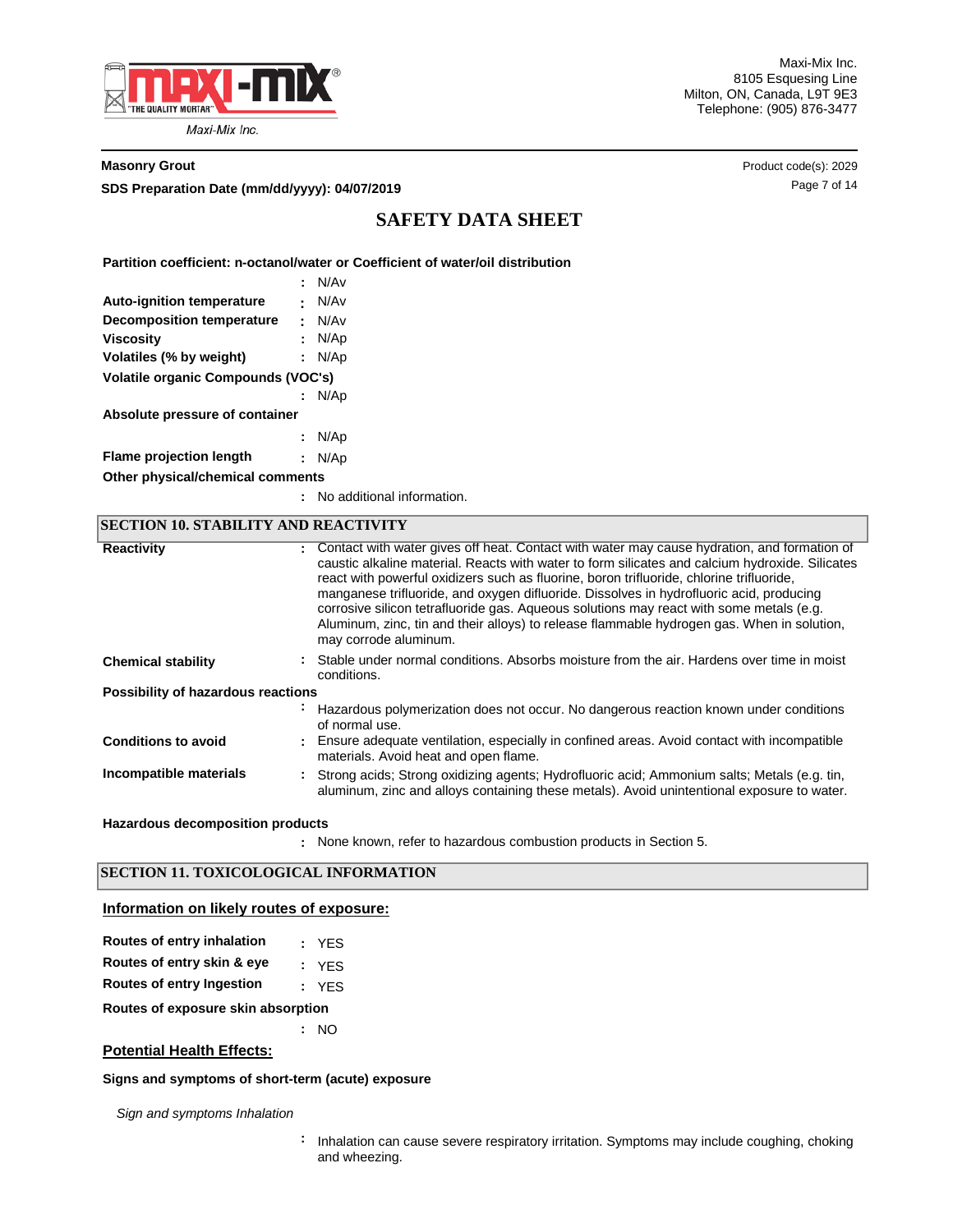

**SDS Preparation Date (mm/dd/yyyy):** Page 8 of 14 **04/07/2019**

**Masonry Grout** Product code(s): 2029

# **SAFETY DATA SHEET**

| Sign and symptoms ingestion                      |                                                                                                                                                                                                                                                                                                                                                                                                                                                                                                                                                                                                                                                                                                                                                                                                                               |
|--------------------------------------------------|-------------------------------------------------------------------------------------------------------------------------------------------------------------------------------------------------------------------------------------------------------------------------------------------------------------------------------------------------------------------------------------------------------------------------------------------------------------------------------------------------------------------------------------------------------------------------------------------------------------------------------------------------------------------------------------------------------------------------------------------------------------------------------------------------------------------------------|
|                                                  | : May cause severe irritation and corrosive damage in the mouth, throat and stomach.<br>Symptoms may include severe abdominal pain, vomiting, burns and bleeding.                                                                                                                                                                                                                                                                                                                                                                                                                                                                                                                                                                                                                                                             |
| Sign and symptoms skin                           | : May cause severe irritation or burns to the skin. Contact with wet material, or moist areas of<br>the skin, causes skin burns. Symptoms may include blistering, ulcerations and scarring.<br>Symptoms may be delayed. Wet product causes burns with little warning.                                                                                                                                                                                                                                                                                                                                                                                                                                                                                                                                                         |
| Sign and symptoms eyes                           | : Causes serious eye damage. Symptoms may include severe pain, blurred vision, redness<br>and corrosive damage.                                                                                                                                                                                                                                                                                                                                                                                                                                                                                                                                                                                                                                                                                                               |
| <b>Potential Chronic Health Effects</b>          | Prolonged inhalation may cause adverse lung effects with symptoms including coughing,<br>mucous production and difficulty breathing.                                                                                                                                                                                                                                                                                                                                                                                                                                                                                                                                                                                                                                                                                          |
| <b>Mutagenicity</b>                              | No data available to indicate product or any components present at greater than 0.1% are<br>mutagenic or genotoxic.                                                                                                                                                                                                                                                                                                                                                                                                                                                                                                                                                                                                                                                                                                           |
| Carcinogenicity                                  | This material is classified as hazardous under U.S. OSHA regulations (29CFR 1910.1200)<br>(Hazcom 2012) and Canadian WHMIS regulations (Hazardous Products Regulations)<br>(WHMIS 2015). Hazardous classification:<br>Carcinogenicity - Category 1. May cause cancer. Symptoms may include persistent<br>coughing, shortness of breath, coughing up blood and wheezing.<br>This product contains Crystalline silica - Quartz. Crystalline silica - Quartz is classified as<br>carcinogenic by IARC (Group 1), ACGIH (Group A2), NTP (Group 1) and OSHA (OSHA<br>Select carcinogen).                                                                                                                                                                                                                                           |
| <b>Reproductive effects &amp; Teratogenicity</b> |                                                                                                                                                                                                                                                                                                                                                                                                                                                                                                                                                                                                                                                                                                                                                                                                                               |
|                                                  | This product is not expected to cause reproductive or developmental effects.                                                                                                                                                                                                                                                                                                                                                                                                                                                                                                                                                                                                                                                                                                                                                  |
| <b>Sensitization to material</b>                 | This material is classified as hazardous under U.S. OSHA regulations (29CFR 1910.1200)<br>(Hazcom 2012) and Canadian WHMIS regulations (Hazardous Products Regulations)<br>(WHMIS 2015). Classification:<br>Skin sensitization - Category 1. May cause an allergic skin reaction. May cause severe skin<br>sensitization with allergic contact dermatitis symptoms such as swelling, rash and eczema.<br>Allergic contact dermatitis is caused by sensitization to hexavalent chromium (chromate)<br>present in cement. This product contains trace levels of hexavalent chromium (Chromium<br>VI). A reduction of Cr(VI) compounds in this material, by the addition of a soluble Cr VI<br>reducing agent, to less than 2 ppm will reduce the prevalence of allergic eczema.<br>Not expected to be a respiratory sensitizer. |
| Specific target organ effects                    | This material is classified as hazardous under U.S. OSHA regulations (29CFR 1910.1200)<br>(Hazcom 2012) and Canadian WHMIS regulations (Hazardous Products Regulations)<br>(WHMIS 2015). Classification:<br>Specific target organ toxicity, single exposure - Category 3. May cause respiratory irritation.<br>Specific target organ toxicity, repeated exposure - Category 1. Causes damage to organs<br>through prolonged or repeated exposure.<br>Contains crystalline silica; prolonged exposure by inhalation of particles can cause serious<br>lung damage, including silicosis. Symptoms may include coughing, shortness of breath and<br>eventually severe respiratory impairment.                                                                                                                                    |

**:** Pre-existing skin, eye and respiratory disorders.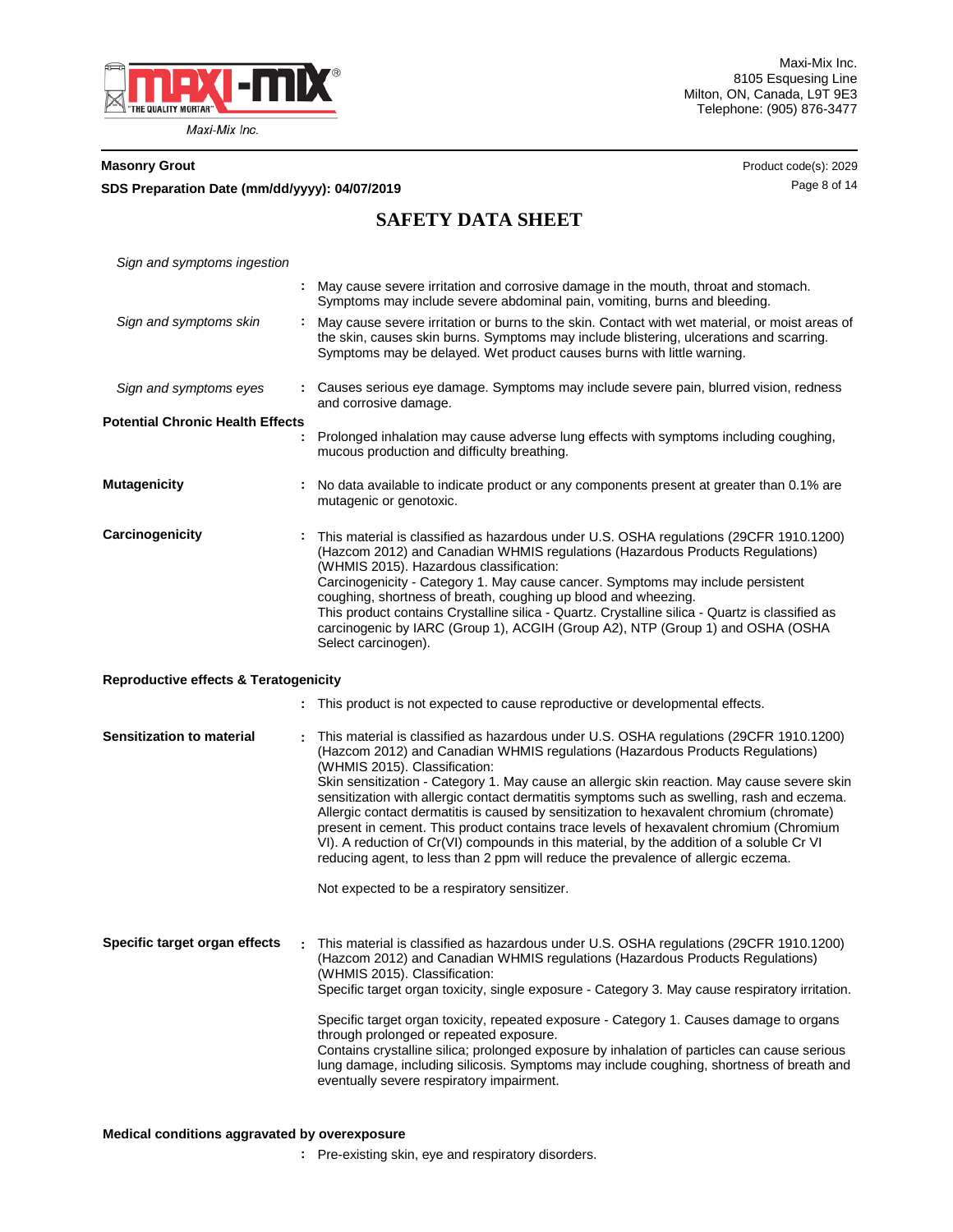

**SDS Preparation Date (mm/dd/yyyy): 04/07/2019 and the page 10 are 14 and 14 are 14 and 14 and 14 and 14 and 14 and 14 and 14 and 14 and 14 and 14 and 14 and 14 and 14 and 15 and 16 and 16 and 16 and 16 and 16 and 16 and** 

**Masonry Grout** Product code(s): 2029

# **SAFETY DATA SHEET**

**Synergistic materials : No information available.** 

Not classified for acute toxicity based on available data. There is no available data for the product itself, only for the ingredients. See below for individual ingredient acute toxicity data. **Toxicological data :**

|                      | $LC_{50}$ (4hr)                   | $LD_{50}$                   |                             |
|----------------------|-----------------------------------|-----------------------------|-----------------------------|
| <b>Chemical name</b> | <u>inh, rat</u>                   | (Oral, rat)                 | (Rabbit, dermal)            |
| Portland cement      | N/Av                              | N/A <sub>v</sub>            | > 2000 mg/kg (No mortality) |
| Crystalline silica   | N/Av                              | N/A <sub>v</sub>            | N/Av                        |
| Calcium carbonate    | > 3 mg/L (aerosol) (No mortality) | 6450 mg/kg                  | > 2000 mg/kg (No mortality) |
| Calcium hydroxide    | N/Av                              | 7340 mg/kg                  | > 2500 mg/kg (No mortality) |
| Calcium oxide        | N/Av                              | > 2000 mg/kg (No mortality) | > 2500 mg/kg (No mortality) |

#### **Other important toxicologica**l **hazards**

**:** None known or reported by the manufacturer.

## **SECTION 12. ECOLOGICAL INFORMATION**

**Ecotoxicity :**

No data is available on the product itself. The product should not be allowed to enter drains or water courses, or be deposited where it can affect ground or surface waters. An environmental hazard cannot be excluded in the event of unprofessional handling or disposal. Large or frequent spills can have a harmful or damaging effect on the environment. Because of the high pH of this product, it would be expected to produce significant ecotoxicity upon exposure to aquatic organisms and aquatic systems.

See the following tables for individual ingredient ecotoxicity data.

### *Ecotoxicity data:*

|                    |               | <b>Toxicity to Fish</b>    |                  |                 |  |  |
|--------------------|---------------|----------------------------|------------------|-----------------|--|--|
| Ingredients        | <b>CAS No</b> | LC50 / 96h                 | NOEC / 21 day    | <b>M</b> Factor |  |  |
| Portland cement    | 65997-15-1    | N/A <sub>v</sub>           | N/A <sub>v</sub> | None.           |  |  |
| Crystalline silica | 14808-60-7    | N/Av                       | N/Av             | None.           |  |  |
| Calcium carbonate  | 1317-65-3     | > 100 mg/L (Rainbow trout) | N/A <sub>v</sub> | None.           |  |  |
| Calcium hydroxide  | 1305-62-0     | 50.6 mg/L (Rainbow trout)  | N/A <sub>v</sub> | None.           |  |  |
| Calcium oxide      | 1305-78-8     | 50.6 mg/L (Rainbow trout)  | N/A <sub>v</sub> | None.           |  |  |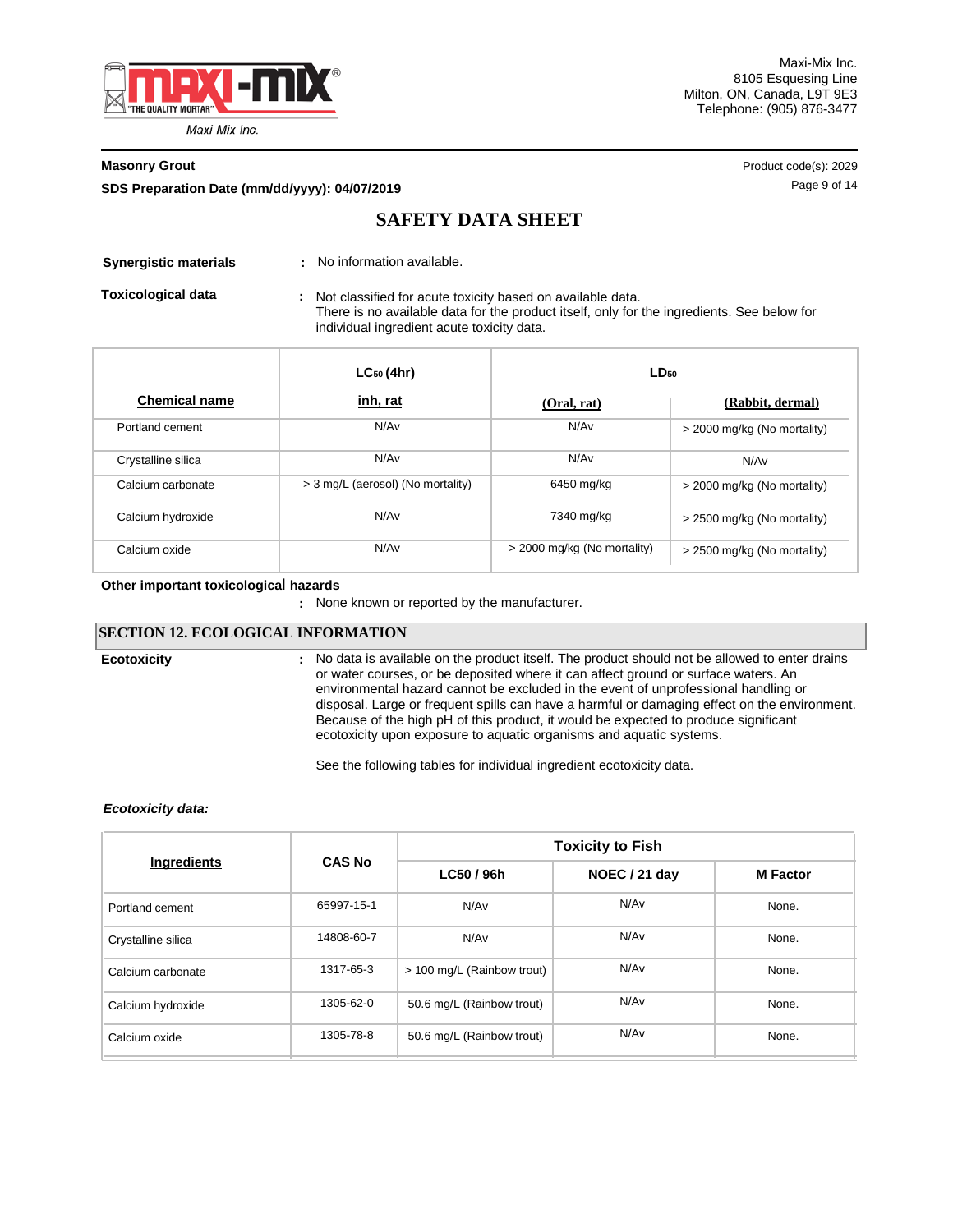

Maxi-Mix Inc. 8105 Esquesing Line Milton, ON, Canada, L9T 9E3 Telephone: (905) 876-3477

**SDS Preparation Date (mm/dd/yyyy): 04/07/2019 04/07/2019 10.04/07/2019 Page 10 of 14** 

**Masonry Grout** Product code(s): 2029

# **SAFETY DATA SHEET**

| Ingredients        | <b>CAS No</b> | <b>Toxicity to Daphnia</b>    |                  |                 |  |
|--------------------|---------------|-------------------------------|------------------|-----------------|--|
|                    |               | EC50 / 48h                    | NOEC / 21 day    | <b>M</b> Factor |  |
| Portland cement    | 65997-15-1    | N/Av                          | N/Av             | None.           |  |
| Crystalline silica | 14808-60-7    | N/Av                          | N/A <sub>v</sub> | None.           |  |
| Calcium carbonate  | 1317-65-3     | > 100 mg/L (Daphnia<br>magna) | N/A <sub>v</sub> | None.           |  |
| Calcium hydroxide  | 1305-62-0     | 49.1 mg/L (Daphnia<br>magna)  | N/Av             | None.           |  |
| Calcium oxide      | 1305-78-8     | 49.1 mg/L (Daphnia<br>magna)  | N/Av             | None.           |  |

| Ingredients        | <b>CAS No</b> | <b>Toxicity to Algae</b>          |                   |                 |  |  |
|--------------------|---------------|-----------------------------------|-------------------|-----------------|--|--|
|                    |               | EC50 / 96h or 72h                 | NOEC / 96h or 72h | <b>M</b> Factor |  |  |
| Portland cement    | 65997-15-1    | N/Av                              | N/A <sub>v</sub>  | None.           |  |  |
| Crystalline silica | 14808-60-7    | N/Av                              | N/A <sub>v</sub>  | None.           |  |  |
| Calcium carbonate  | 1317-65-3     | > 14 mg/L/72hr (Green<br>algae)   | 14 mg/L/72hr      | None.           |  |  |
| Calcium hydroxide  | 1305-62-0     | 184.57 mg/L/72hr (Green<br>algae) | 48 mg/L/72hr      | None.           |  |  |
| Calcium oxide      | 1305-78-8     | 184.57 mg/L/72hr (Green<br>algae) | 48 mg/L/72hr      | None.           |  |  |

**Persistence and degradability**

Not expected to be rapidly biodegradable. **:**

**Bioaccumulation potential :** No data is available on the product itself. See the following data for ingredient information.

| <b>Components</b>                   | Partition coefficient n-octanol/water (log Kow) | <b>Bioconcentration factor (BCF)</b> |
|-------------------------------------|-------------------------------------------------|--------------------------------------|
| Calcium oxide (CAS 1305-78-8)       | - 0.57                                          | N/Av                                 |
| Mobility in soil                    | No data is available on the product itself.     |                                      |
| Other Adverse Environmental effects |                                                 |                                      |

**Other Adverse Environmental effects** 

No other adverse environmental effects (e.g. ozone depletion, photochemical ozone creation **:** potential, endocrine disruption, global warming potential) are expected from this component.

# **SECTION 13. DISPOSAL CONSIDERATIONS**

| <b>Handling for Disposal</b> | : Handle in accordance with good industrial hygiene and safety practice. Refer to protective<br>measures listed in sections 7 and 8. This material and its container must be disposed of in a<br>safe way.<br>Empty containers retain residue and can be dangerous. Since emptied containers may<br>retain product residue, follow label warnings even after container is emptied. |
|------------------------------|------------------------------------------------------------------------------------------------------------------------------------------------------------------------------------------------------------------------------------------------------------------------------------------------------------------------------------------------------------------------------------|
| <b>Methods of Disposal</b>   | : Dispose in accordance with all applicable federal, state, provincial and local regulations.                                                                                                                                                                                                                                                                                      |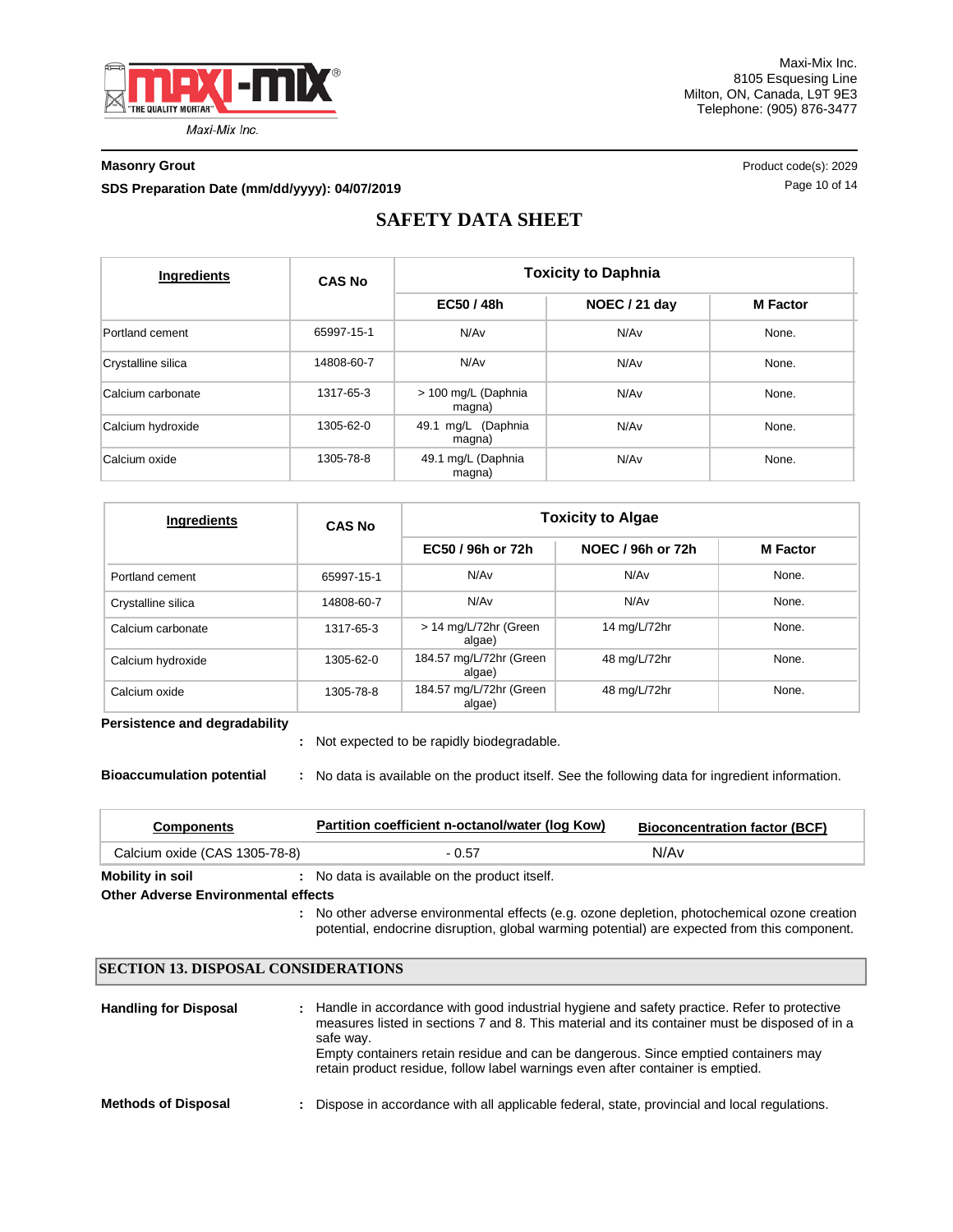

Maxi-Mix Inc. 8105 Esquesing Line Milton, ON, Canada, L9T 9E3 Telephone: (905) 876-3477

**SDS Preparation Date (mm/dd/yyyy): 04/07/2019 04/07/2019 10.000 10.000 10.000 11 06 14 Page 11 of 14** 

**Masonry Grout** Product code(s): 2029

# **SAFETY DATA SHEET**

**RCRA :** If this product, as supplied, becomes a waste in the United States, it may meet the criteria of a hazardous waste as defined under RCRA, Title 40 CFR 261. It is the responsibility of the waste generator to determine the proper waste identification and disposal method. For disposal of unused or waste material, check with local, state and federal environmental agencies.

# **SECTION 14. TRANSPORT INFORMATION**

| <b>Regulatory</b><br><b>Information</b>              | <b>UN Number</b>             | UN proper shipping name                                                                                                                                               | <b>Transport</b><br>hazard<br>class(es) | Packing<br>Group | Label |
|------------------------------------------------------|------------------------------|-----------------------------------------------------------------------------------------------------------------------------------------------------------------------|-----------------------------------------|------------------|-------|
| <b>TDG</b>                                           | None.                        | Not regulated.                                                                                                                                                        | Not regulated                           | None             |       |
| <b>TDG</b><br><b>Additional</b><br>information       | None.                        |                                                                                                                                                                       |                                         |                  |       |
| 49CFR/DOT                                            | None.                        | Not regulated.                                                                                                                                                        | Not regulated                           | None             |       |
| 49CFR/DOT<br><b>Additional</b><br>information        | None.                        |                                                                                                                                                                       |                                         |                  |       |
| <b>ICAO/IATA</b>                                     | None.                        | Not regulated.                                                                                                                                                        | Not regulated                           | None             |       |
| <b>ICAO/IATA</b><br><b>Additional</b><br>information | None.                        |                                                                                                                                                                       |                                         |                  |       |
| <b>IMDG</b>                                          | None.                        | Not regulated.                                                                                                                                                        | Not regulated                           | None             |       |
| <b>IMDG</b><br><b>Additional</b><br>information      | None.                        |                                                                                                                                                                       |                                         |                  |       |
|                                                      | Special precautions for user | : Appropriate advice on safety must accompany the package. Keep containers dry and tightly<br>closed to avoid moisture absorption and contamination.                  |                                         |                  |       |
| <b>Environmental hazards</b>                         |                              | : This product does not meet the criteria for an environmentally hazardous mixture, according<br>to the IMDG Code. See Section 12 for more environmental information. |                                         |                  |       |
|                                                      |                              | Transport in bulk according to Annex II of MARPOL 73/78 and the IBC Code                                                                                              |                                         |                  |       |

**:** No information available.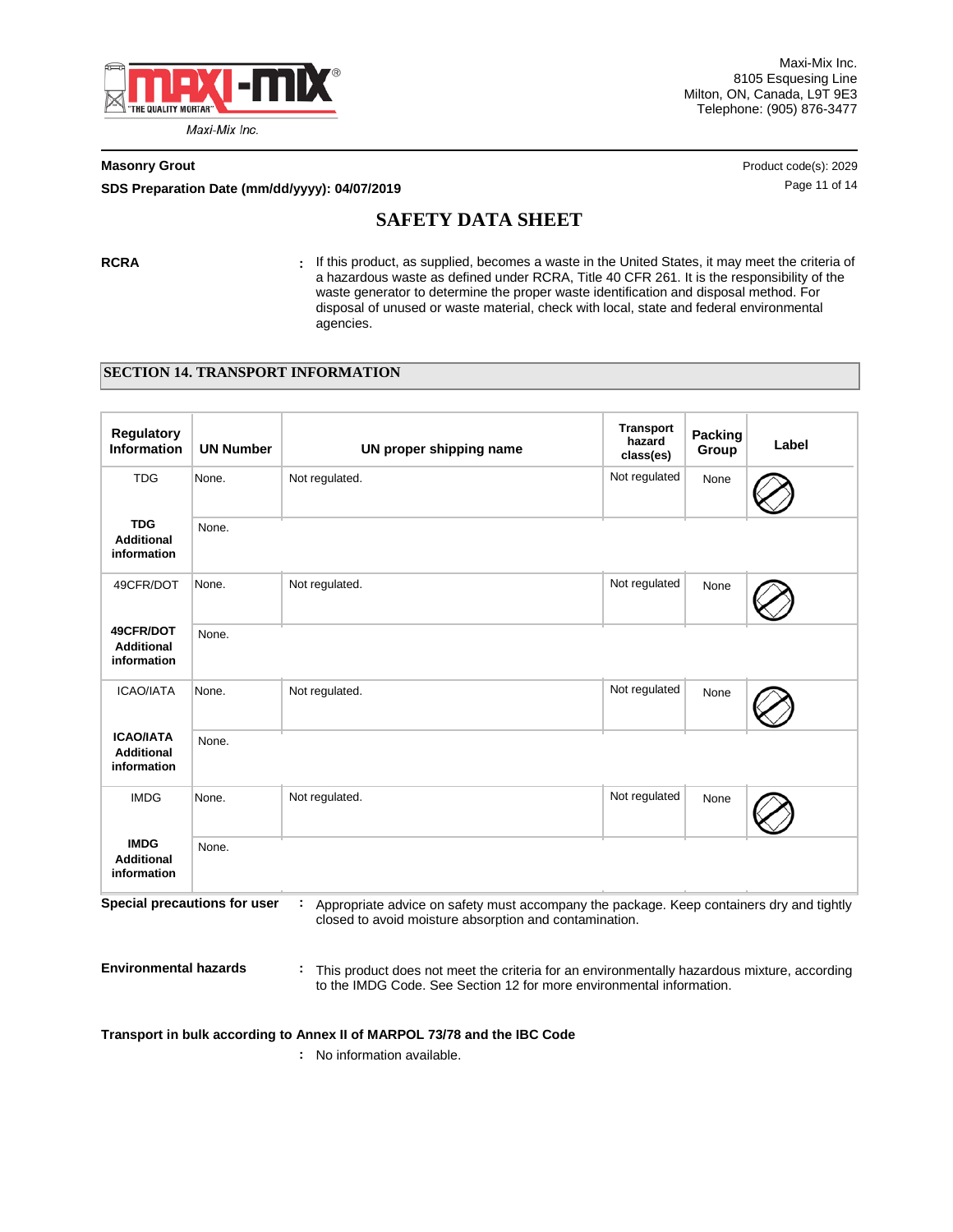

Maxi-Mix Inc. 8105 Esquesing Line Milton, ON, Canada, L9T 9E3 Telephone: (905) 876-3477

**SDS Preparation Date (mm/dd/yyyy): 04/07/2019 Discription of the Case 12 of 14 Page 12 of 14 Page 12 of 14** 

**Masonry Grout** Product code(s): 2029

# **SAFETY DATA SHEET**

## **SECTION 15 - REGULATORY INFORMATION**

## **US Federal Information:**

Components listed below are present on the following U.S. Federal chemical lists:

|                    |            | <b>TSCA</b> | <b>CERCLA</b><br>Reportable       | <b>SARA TITLE III:</b><br>Sec. 302, Extremely<br><b>Hazardous</b> | SARA TITLE III: Sec. 313, 40 CFR 372,<br><b>Specific Toxic Chemical</b> |                             |  |
|--------------------|------------|-------------|-----------------------------------|-------------------------------------------------------------------|-------------------------------------------------------------------------|-----------------------------|--|
| Ingredients        | CAS#       | Inventory   | Quantity(RQ) (40<br>CFR 117.302): | Substance, 40 CFR<br>355.                                         | <b>Toxic Chemical</b>                                                   | de minimus<br>Concentration |  |
| Portland cement    | 65997-15-1 | Yes         | None.                             | None.                                                             | <b>No</b>                                                               | N/Ap                        |  |
| Crystalline silica | 14808-60-7 | Yes         | None.                             | None.                                                             | <b>No</b>                                                               | N/Ap                        |  |
| Calcium carbonate  | 1317-65-3  | Yes         | None.                             | None.                                                             | <b>No</b>                                                               | N/Ap                        |  |
| Calcium hydroxide  | 1305-62-0  | Yes         | None.                             | None.                                                             | No                                                                      | N/Ap                        |  |
| Calcium oxide      | 1305-78-8  | Yes         | None.                             | None.                                                             | No                                                                      | N/Ap                        |  |

SARA TITLE III: Sec. 311 and 312, SDS Requirements, 40 CFR 370 Hazard Classes:

 Health hazards (Skin corrosion; Eye Damage; Skin sensitization; Carcinogenicity; Specific target organ toxicity, single exposure; Specific target organ toxicity, repeated exposure

Under SARA Sections 311 and 312, the EPA has established threshold quantities for the reporting of hazardous chemicals. The current thresholds are 500 pounds or the threshold planning quantity (TPQ), whichever is lower, for extremely hazardous substances and 10,000 pounds for all other hazardous chemicals.

### **US State Right to Know Laws:**

The following chemicals are specifically listed by individual States:

| <b>Ingredients</b> | CAS#       | <b>California Proposition 65</b> |                                                      | <b>State "Right to Know" Lists</b> |     |     |     |           |           |
|--------------------|------------|----------------------------------|------------------------------------------------------|------------------------------------|-----|-----|-----|-----------|-----------|
|                    |            | Listed                           | <b>Type of Toxicity</b>                              | <b>CA</b>                          | MA  | ΜN  | NJ  | <b>PA</b> | <b>RI</b> |
| Portland cement    | 65997-15-1 | No.                              | N/Ap                                                 | <b>No</b>                          | Yes | Yes | Yes | Yes       | Yes       |
| Crystalline silica | 14808-60-7 | Yes                              | Cancer (airborne<br>particles of<br>respirable size) | <b>No</b>                          | Yes | Yes | Yes | Yes       | Yes       |
| Calcium carbonate  | 1317-65-3  | <b>No</b>                        | N/AD                                                 | <b>No</b>                          | Yes | Yes | Yes | Yes       | Yes       |
| Calcium hydroxide  | 1305-62-0  | <b>No</b>                        | N/Ap                                                 | Yes                                | Yes | Yes | Yes | Yes       | Yes       |
| Calcium oxide      | 1305-78-8  | <b>No</b>                        | N/Ap                                                 | Yes                                | Yes | Yes | Yes | Yes       | Yes       |

California Proposition 65: This product can expose you to chemicals, which are known to the State of California to cause cancer, and, which are known to the State of California to cause birth defects or other reproductive harm. This product contains trace amounts of: Chromium (hexavalent compounds); Nickel Compounds.

## **Canadian Information:**

Canadian Environmental Protection Act (CEPA) information: All ingredients listed appear on the Domestic Substances List (DSL).

Canadian National Pollutant Release Inventory (NPRI): This product contains the following substances listed on the NPRI: Chromium VI compound (Chromate) (Part 1, Group B Substance) Nickel Compounds (Part 1, Group A Substance)

WHMIS information: Refer to Section 2 for a WHMIS Classification for this product.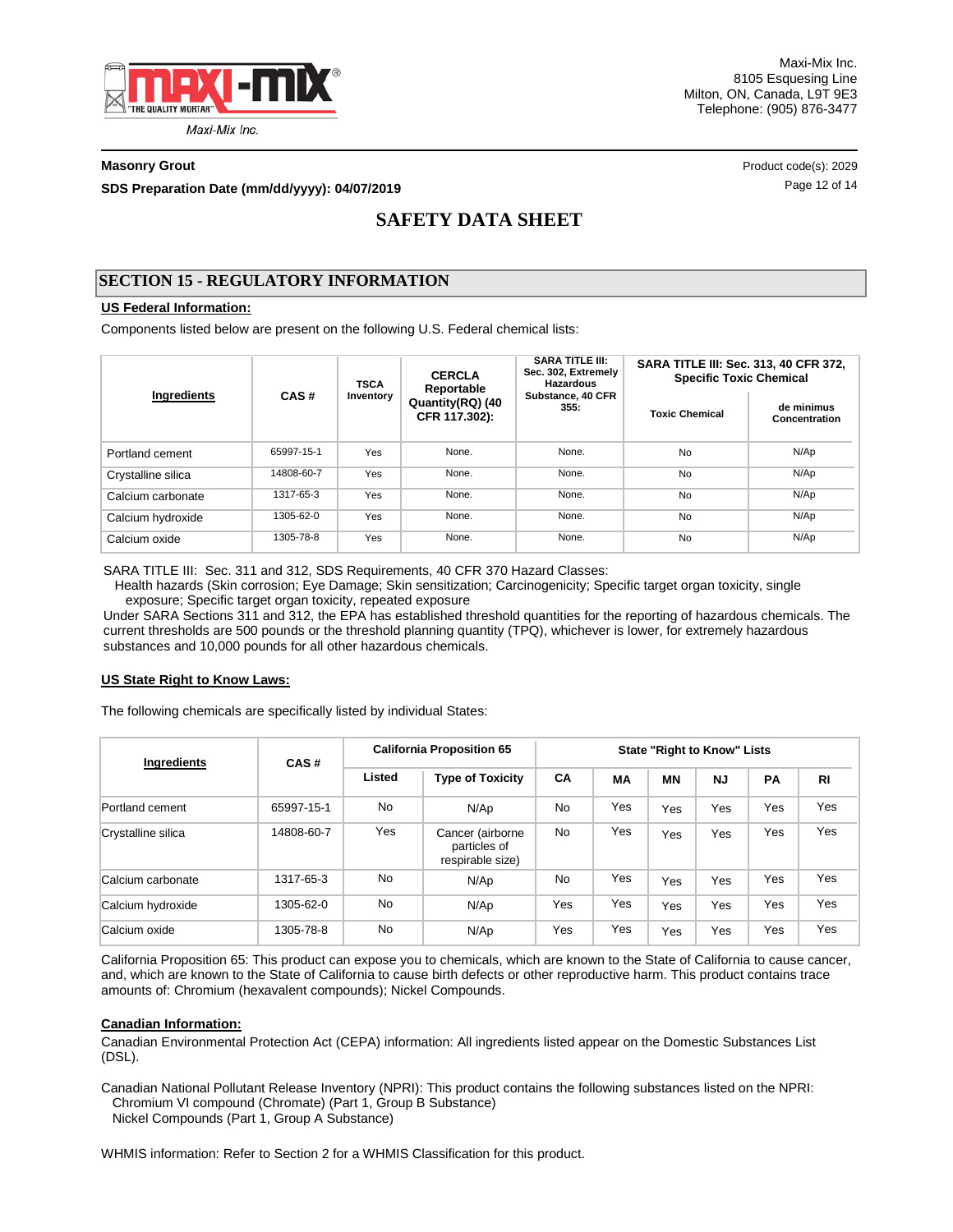

#### **Masonry Grout** Product code(s): 2029

**SDS Preparation Date (mm/dd/yyyy): 04/07/2019 Discription of the contract of the Page 13 of 14 Page 13 of 14** 

# **SAFETY DATA SHEET**

### **International Information:**

Components listed below are present on the following International Inventory list:

| Ingredients        | CAS#       | European<br><b>EINECs</b> | Australia<br><b>AICS</b> | <b>Philippines</b><br><b>PICCS</b> | Japan ENCS  | Korea<br><b>KECI/KECL</b> | China<br><b>IECSC</b> | <b>New Zealand</b><br><b>IOC</b>                                                                     |
|--------------------|------------|---------------------------|--------------------------|------------------------------------|-------------|---------------------------|-----------------------|------------------------------------------------------------------------------------------------------|
| Portland cement    | 65997-15-1 | 266-043-4                 | Present                  | Not listed                         | Not listed  | KE-29067                  | Present               | May be used<br>as a single<br>component<br>chemical<br>under an<br>appropriate<br>group<br>standard. |
| Crystalline silica | 14808-60-7 | 238-878-4                 | Present                  | Present                            | $(1)-548$   | KE-29983                  | Present               | HSR003125                                                                                            |
| Calcium carbonate  | 1317-65-3  | 215-279-6                 | Present                  | Present                            | $(1)-122$   | KE-21996                  | Present               | May be used<br>as a single<br>component<br>chemical<br>under an<br>appropriate<br>group<br>standard. |
| Calcium hydroxide  | 1305-62-0  | 215-137-3                 | Present                  | Present                            | $(1)-181$   | KE-04518                  | Present               | HSR002925,<br>HSC000322                                                                              |
| Calcium oxide      | 1305-78-8  | 215-138-9                 | Present                  | Present                            | $(1) - 189$ | KE-04588                  | Present               | HSR002926                                                                                            |

## **SECTION 16. OTHER INFORMATION**

**Legend :**

ACGIH: American Conference of Governmental Industrial Hygienists AICS: Australian Inventory of Chemical Substances CA: California CAS: Chemical Abstract Services CERCLA: Comprehensive Environmental Response, Compensation, and Liability Act of 1980 CFR: Code of Federal Regulations DOT: Department of Transportation ENCS: Existing and New Chemical Substances EPA: Environmental Protection Agency HMIS: Hazardous Materials Identification System HSDB: Hazardous Substances Data Bank IARC: International Agency for Research on Cancer IATA: International Air Transport Association ICAO: International Civil Aviation Organisation IMDG: International Maritime Dangerous Goods Inh: Inhalation IOC: Inventory of Chemicals IUCLID: International Uniform Chemical Information Database KECI: Korean Existing Chemicals Inventory KECL: Korean Existing Chemicals List LC: Lethal Concentration LD: Lethal Dose MA: Massachusetts MN: Minnesota mppcf: million particles per cubic foot MSHA: Mine Safety and Health Administration N/Ap: Not Applicable N/Av: Not Available NFPA: National Fire Protection Association NIOSH: National Institute of Occupational Safety and Health